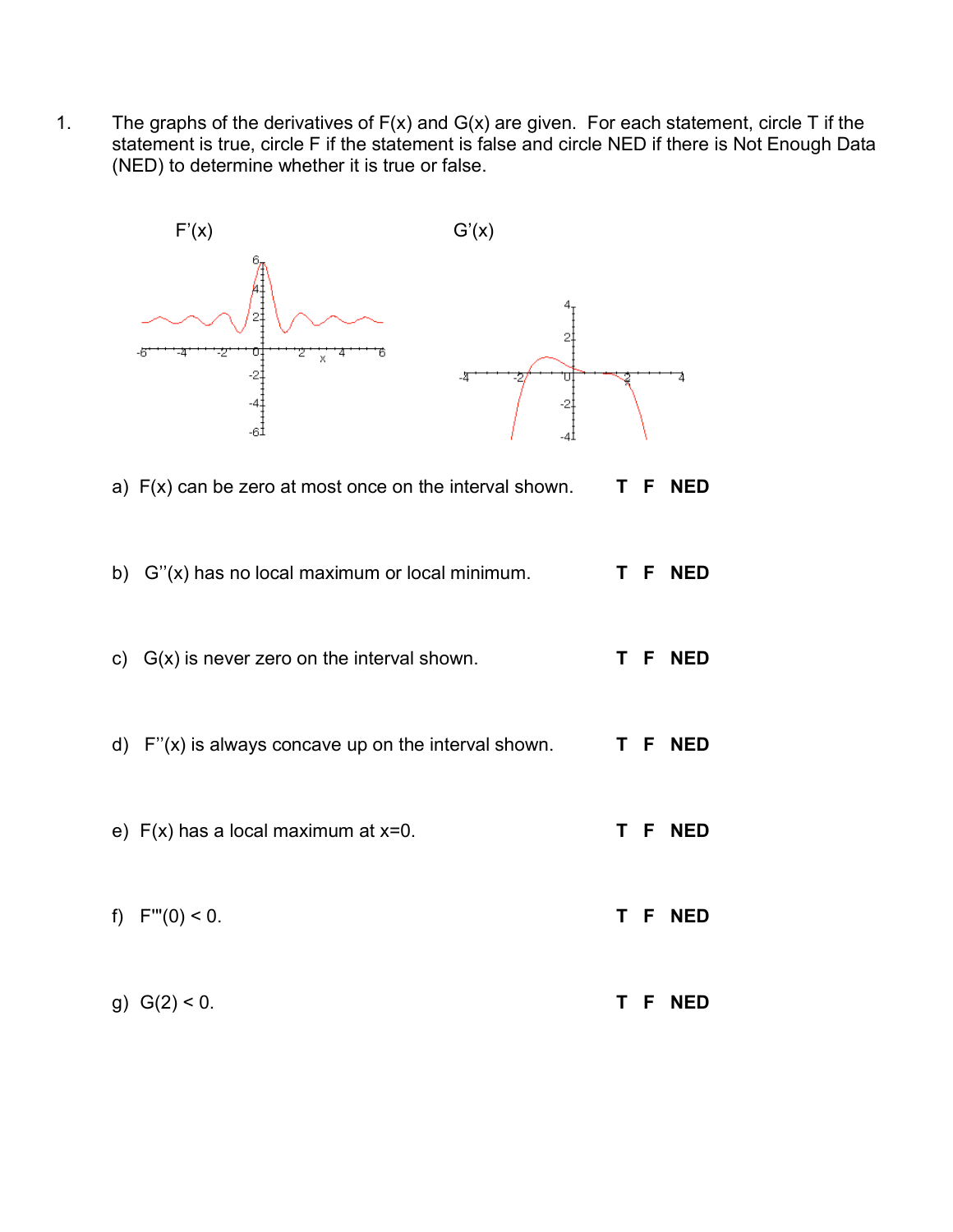2. Find the area between the graphs of  $y = \frac{1}{2}$  and  $y = \sin x$ . You must compute values for a and *b*.

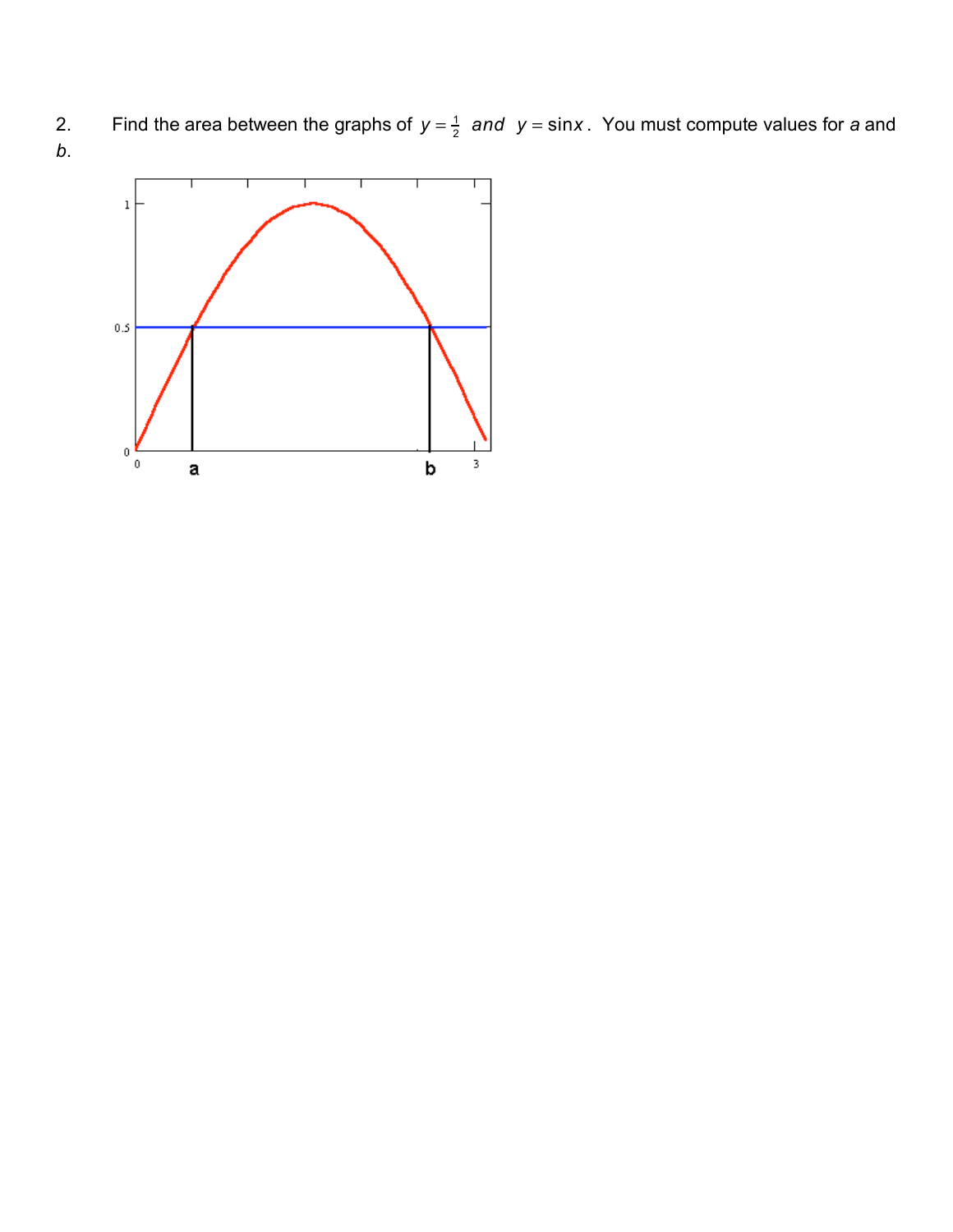3. Consider the curve defined by  $x^2 - 3xy^3 + \sin y = 4$ .



a) Find the equation of the line tangent to this curve at (2, 0)

b) Use your equation from part a) to approximate *y* when *x* = 2.25

.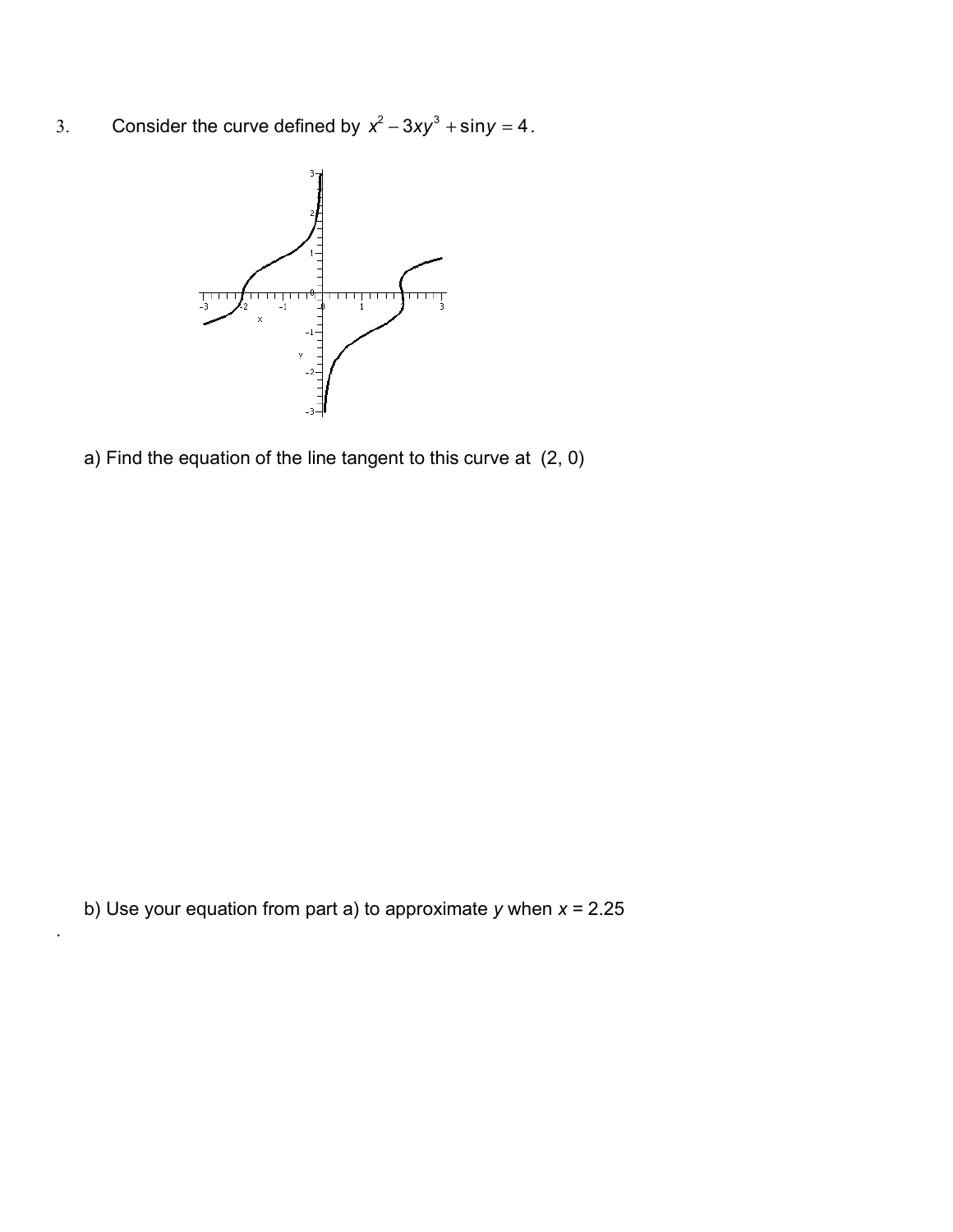4. Find the volume of the object formed when the region bounded by y=x3-7x2+10x, x=0 and x=2 (graphs below) is rotated about the *x*-axis.

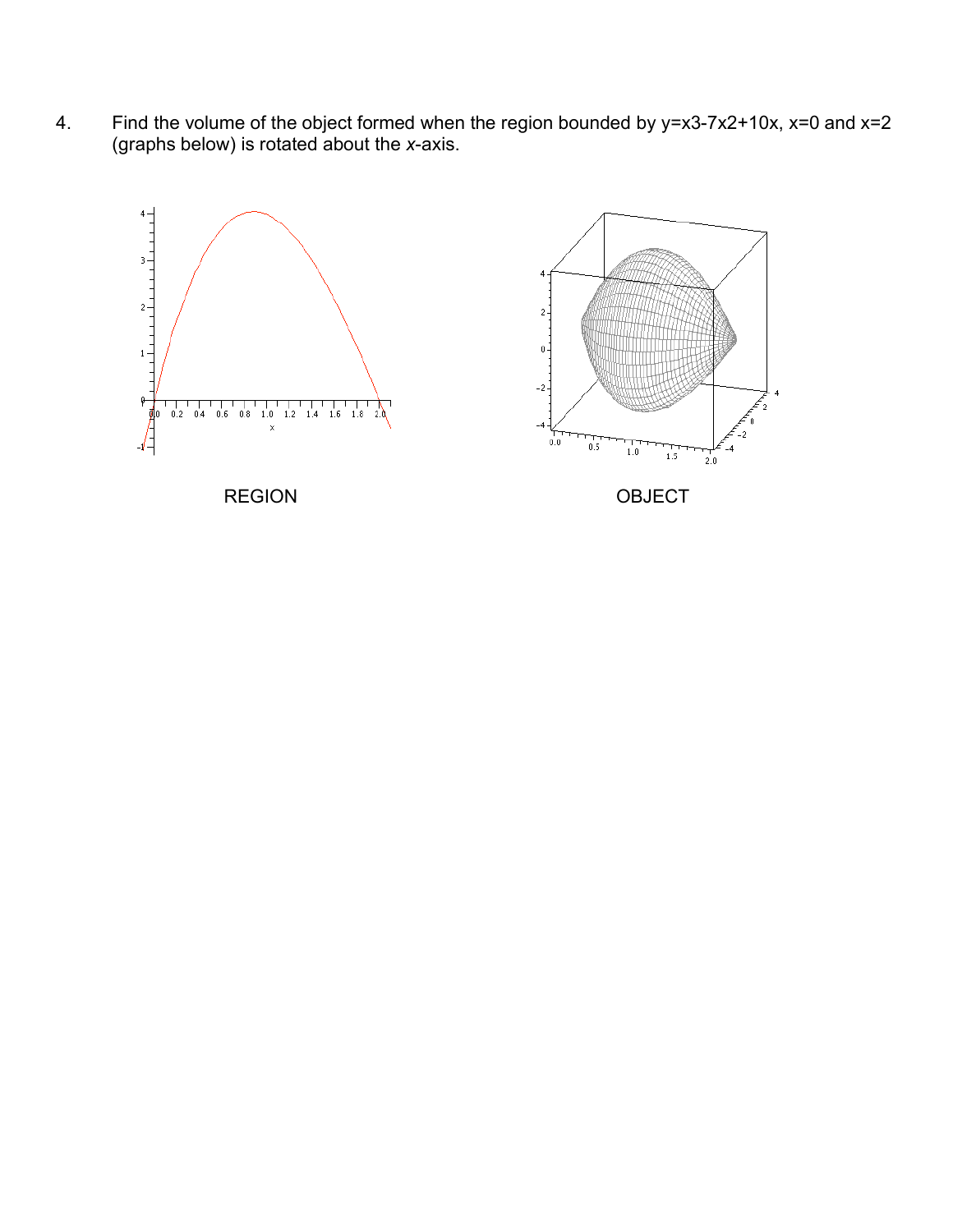5. For each function, find  $f'(x)$ ; no simplification of your answer is necessary:

| <i>a</i> ) $f(x) = x^3 \sin 2x$       | a)            |
|---------------------------------------|---------------|
| b) $f(x) = \frac{\tan x}{\sin x - x}$ | b)            |
| c) $f(x) = \sqrt{\frac{x^2 + 2}{x}}$  | $\mathbf{c})$ |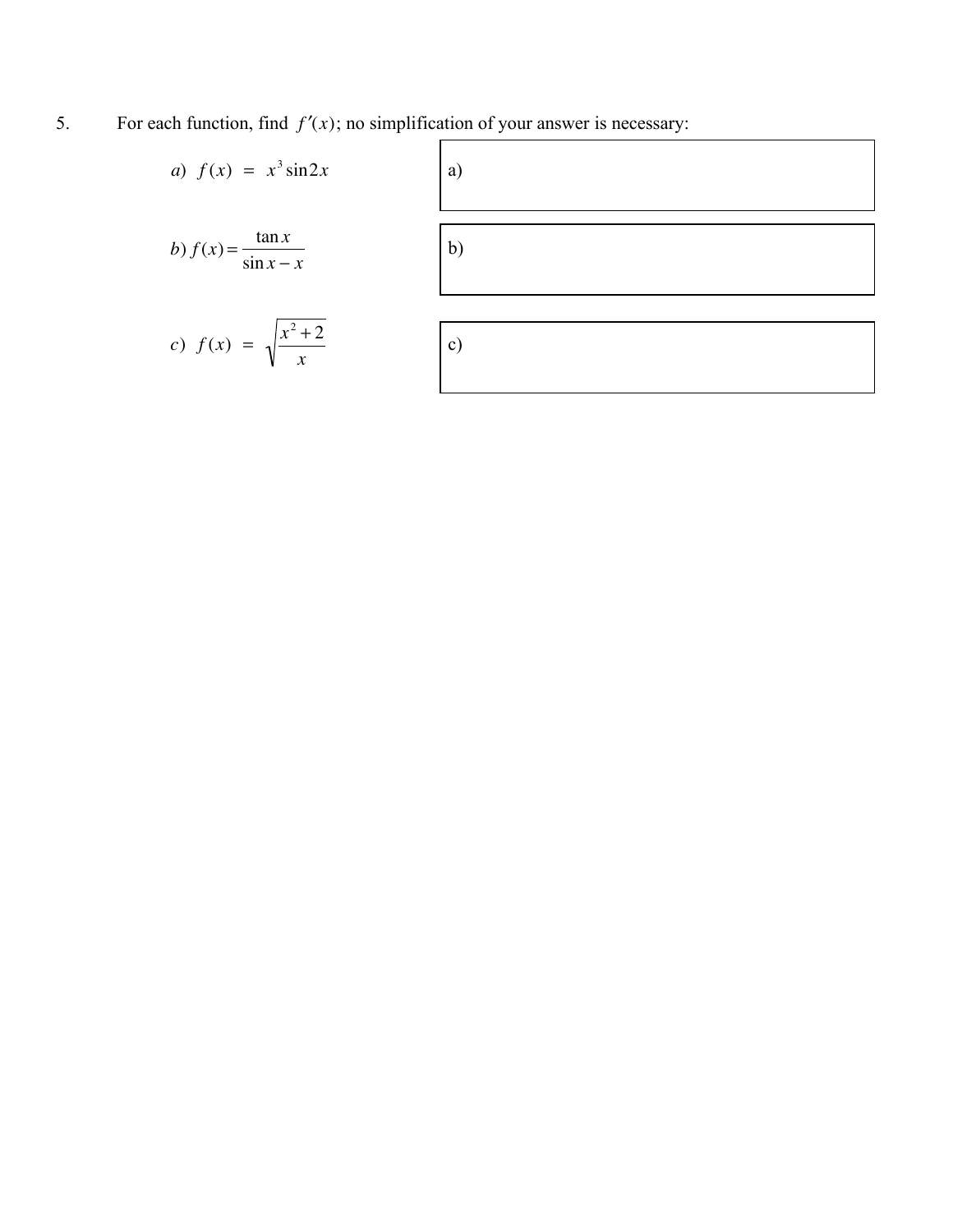6. Compute each integral:

a) 
$$
\int x^4 - \sin x \, dx
$$
  
\nb)  $\int \sec^2 5x \, dx$   
\nc)  $\int_0^1 x(3x^2 + 9)^3 \, dx$   
\nc)

<u> 1989 - Johann Barn, mars ann an t-</u>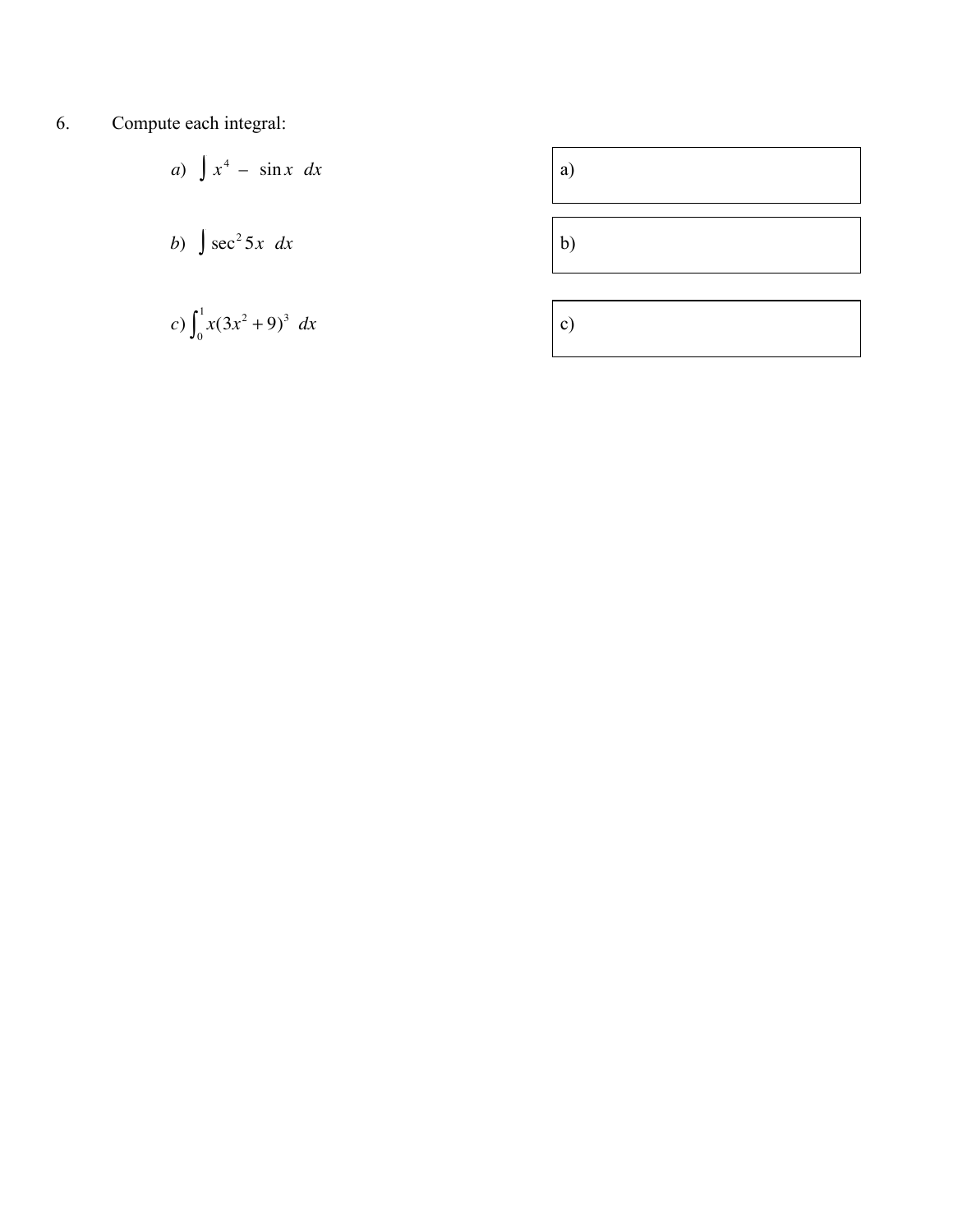



## (d)  $f''(x)$ negative?

Based on your answers to the above questions, make a sketch of  $y = f'(x)$  on the axes below. Make your sketch as precise as possible.

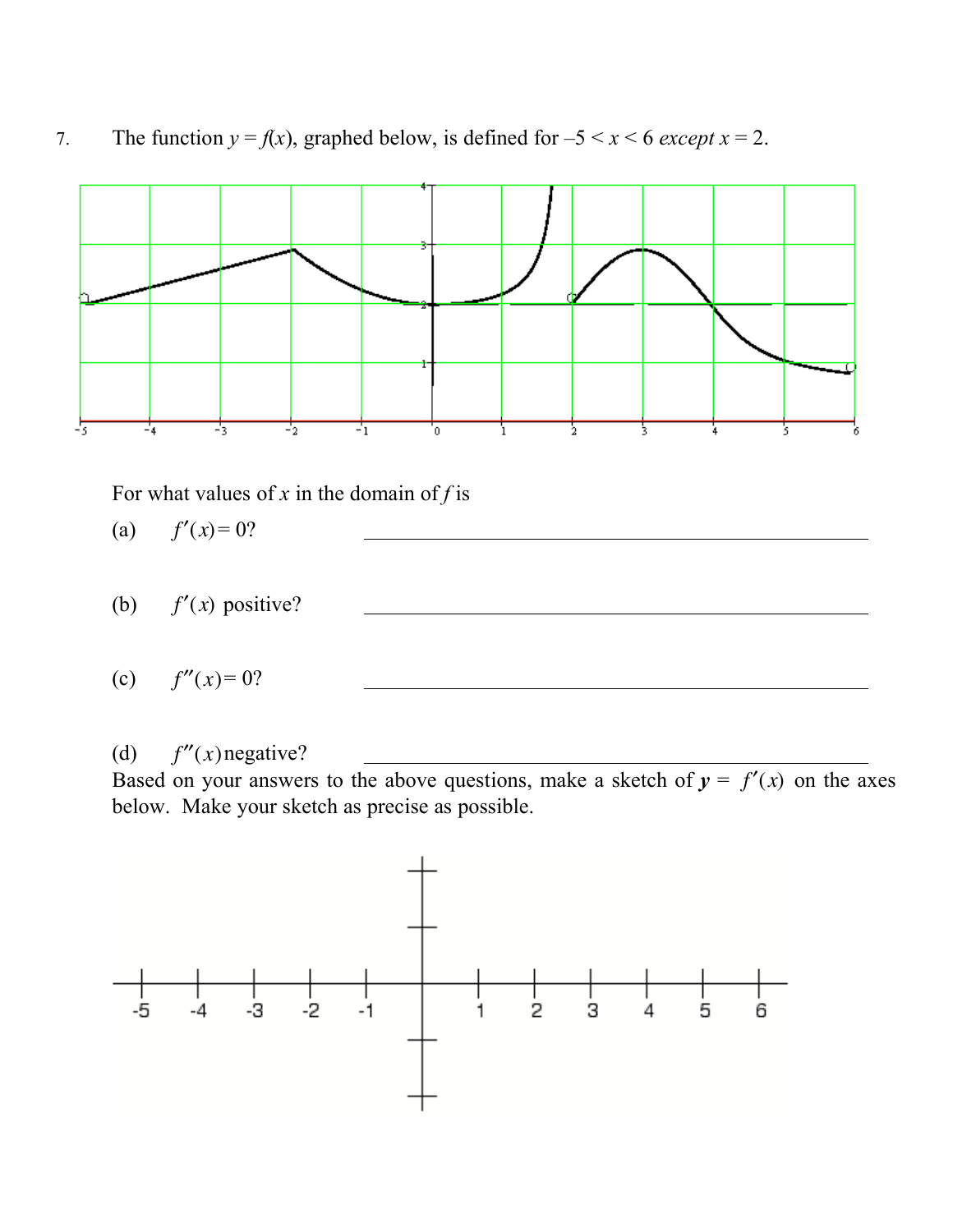

## 8. Match the following functions with their antiderivatives.

| Function | Antiderivative |
|----------|----------------|
| (a)      |                |
| (b)      |                |
| (c)      |                |
|          |                |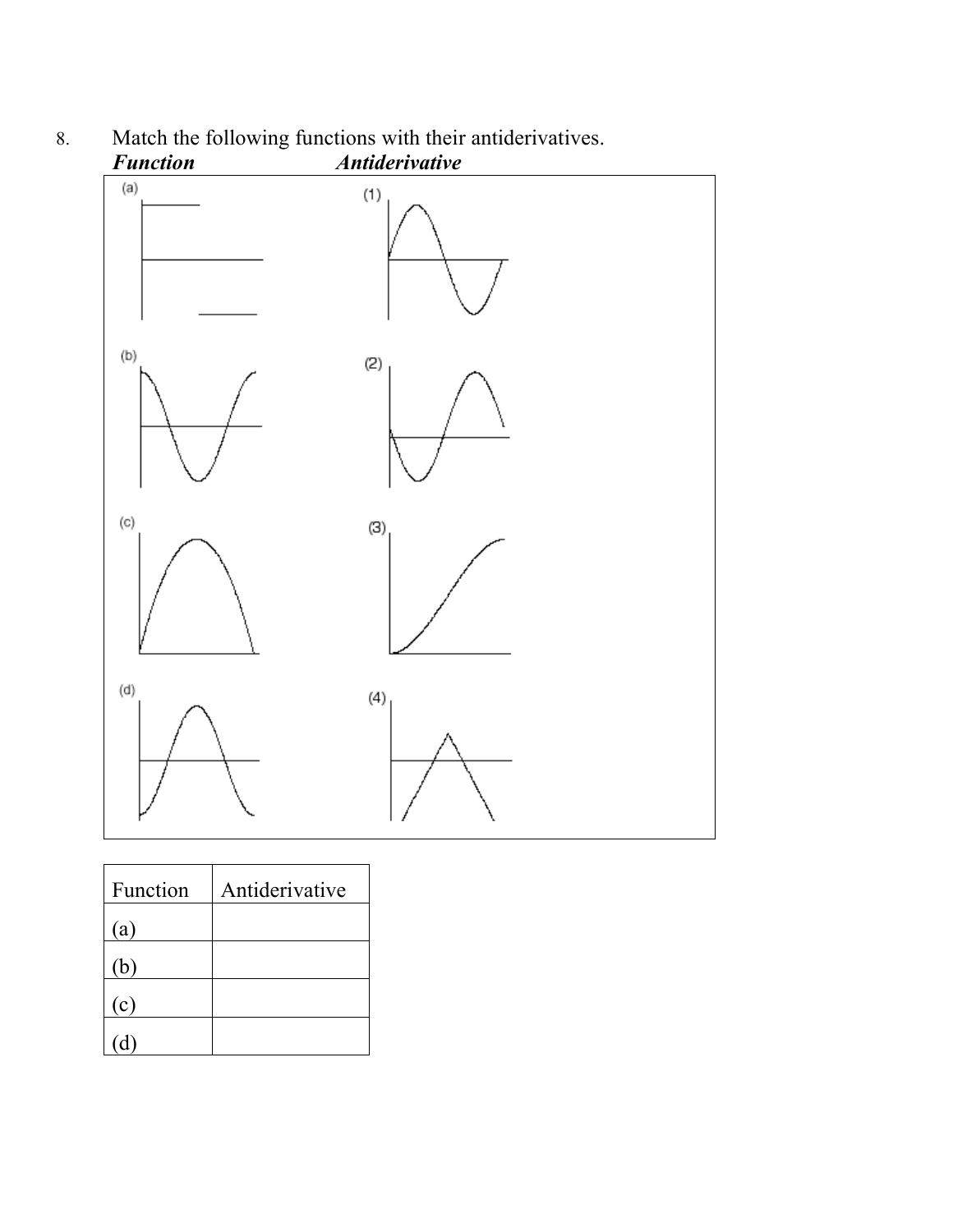| $\mathcal{X}$ | $c(\gamma)$ | , | g(x) | $\sim$<br>$\sigma$ |
|---------------|-------------|---|------|--------------------|
|               |             |   | 24   | $-36$              |
|               |             |   |      |                    |
|               |             |   |      |                    |
|               | Q           |   |      |                    |

9. Use the table of values to compute:

a) 
$$
F(x) = f(g(x))
$$
  $F'(1) =$ 

$$
F'(1) =
$$

b) 
$$
G(x) = \frac{f(x)}{g(x)}
$$
  $G'(1) =$ 

c) 
$$
H(x) = f(1-x)g(x^2)
$$
  $H'(1) =$ 

d) 
$$
\int_0^2 (f'(x)g(x) + f(x)g'(x))dx =
$$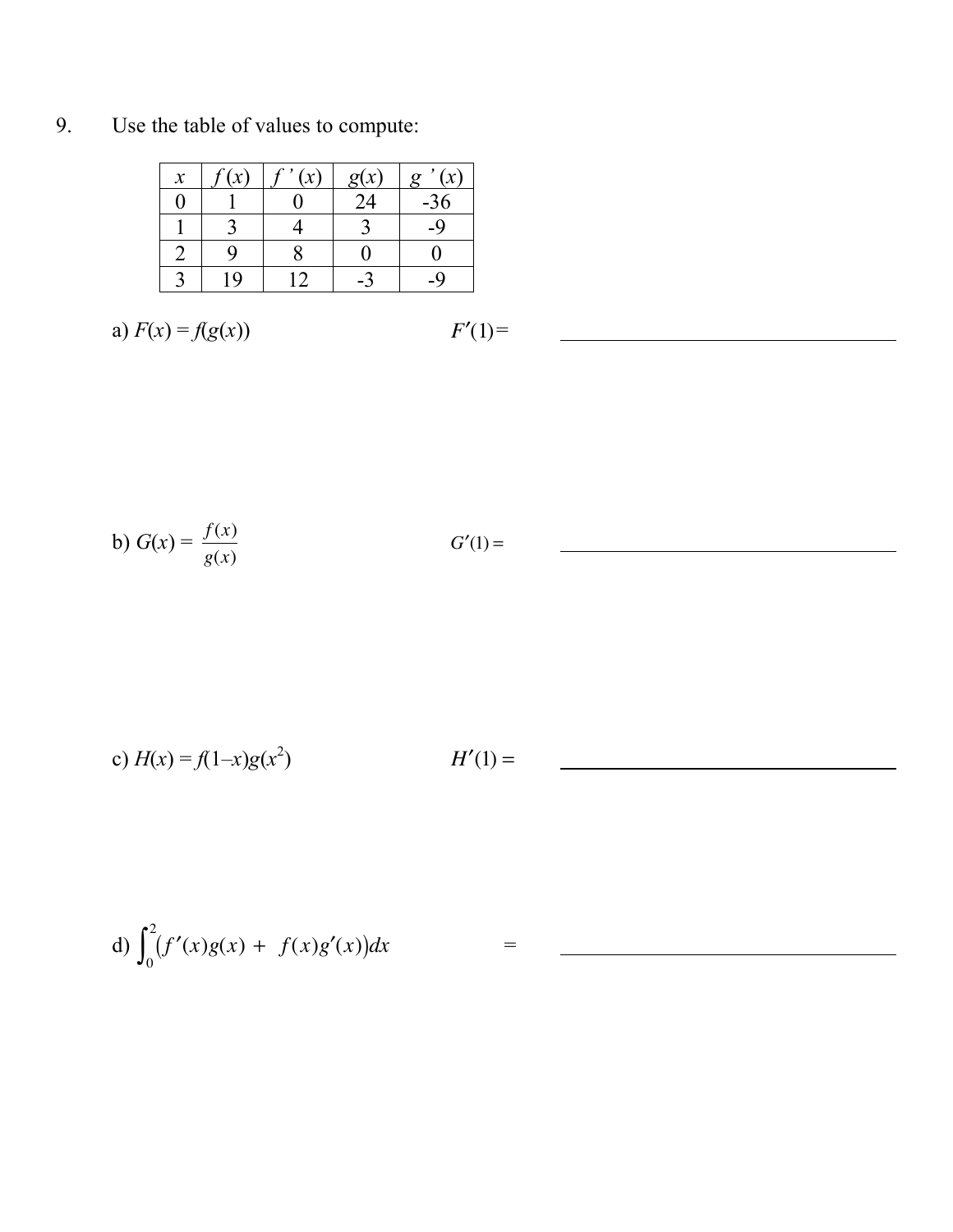10. In each case, decide whether a function with the given properties can exist. Check *yes* or *no* as appropriate. If *yes*, sketch a possible graph of such a function.

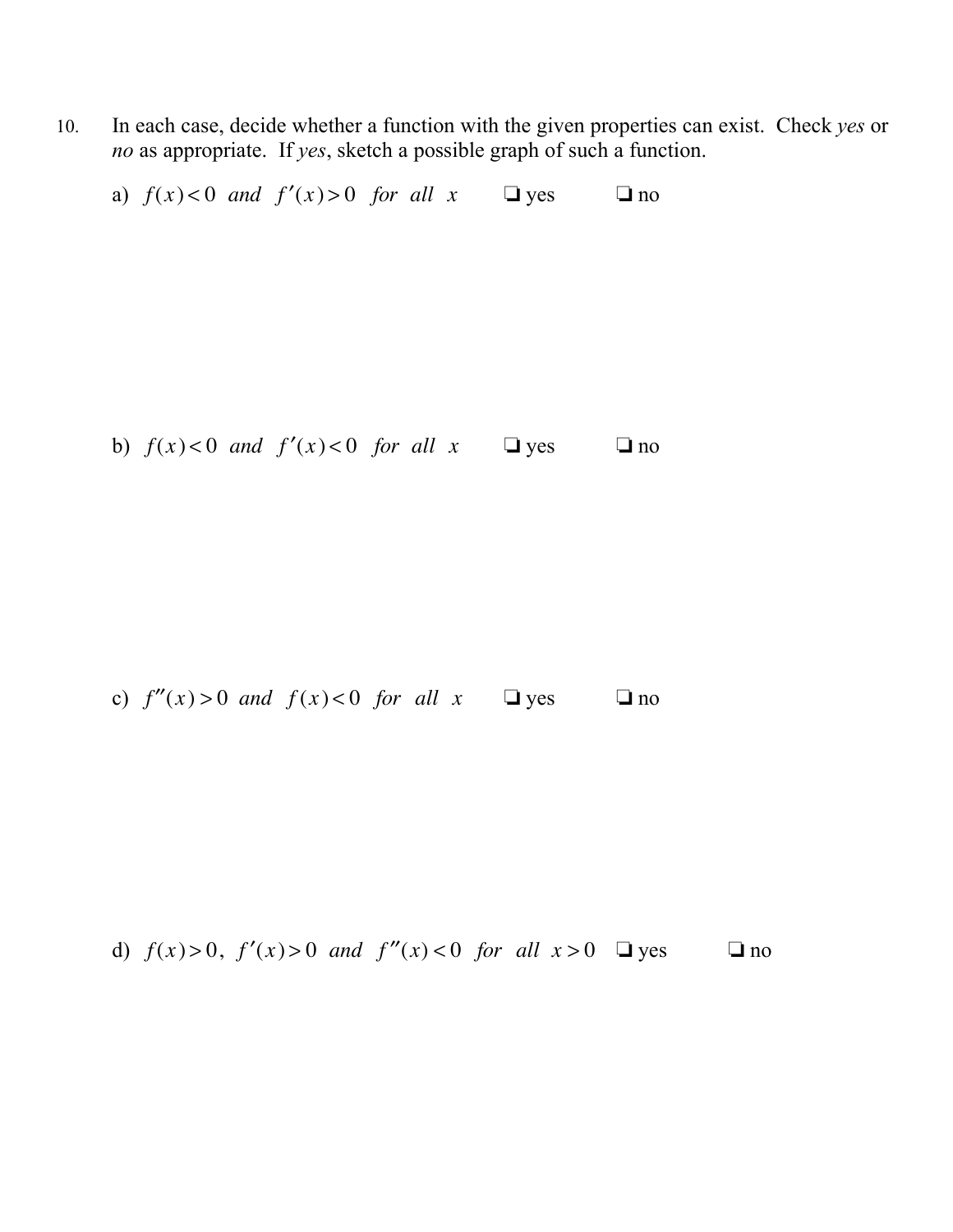11. Each graph in the right hand column below is the *second* derivative of one of the functions shown in the left hand column. Match the functions and their second derivatives.

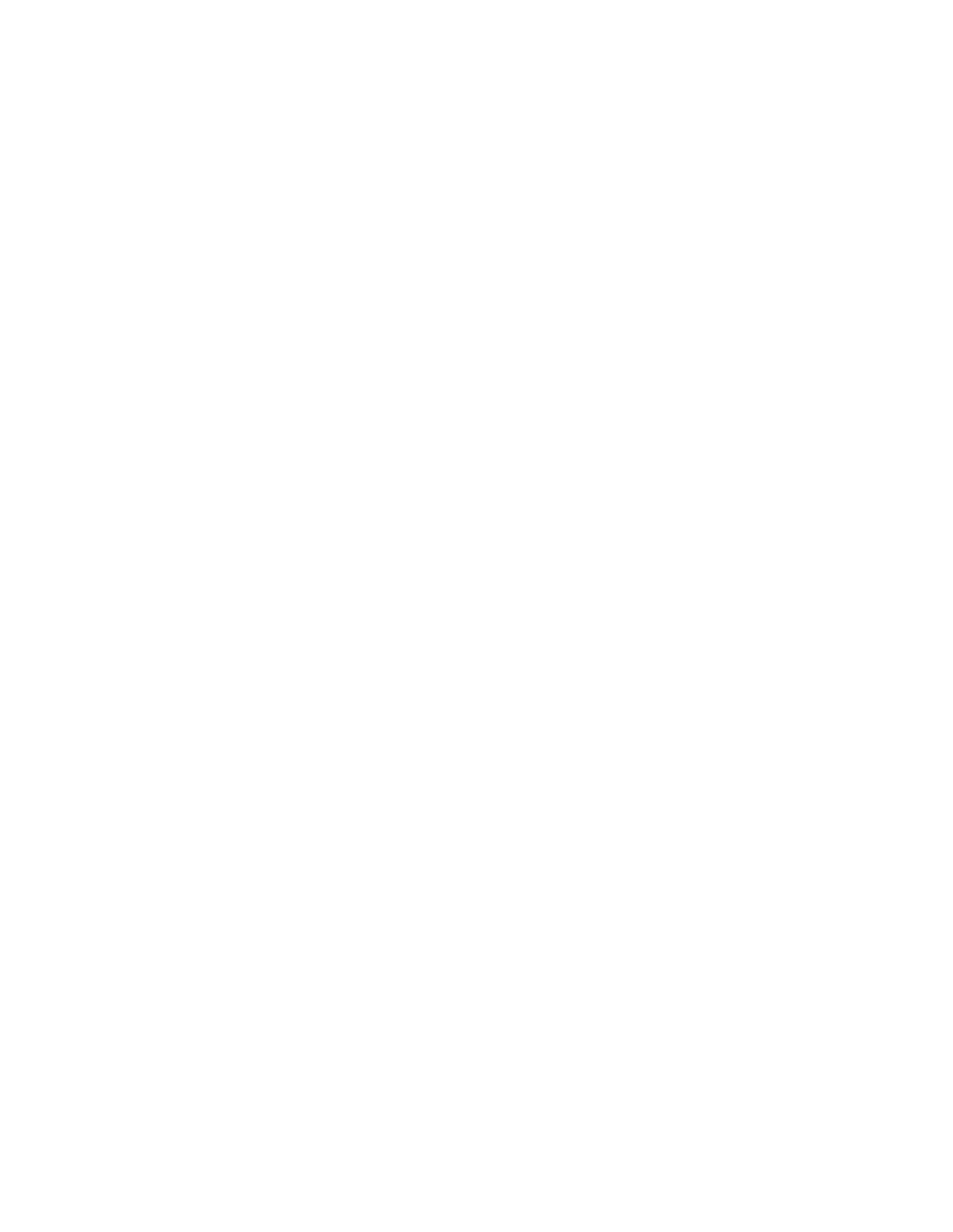- 12. If  $r(t)$  represents the rate at which a country's debt is growing, then the increase in its debt between 1980 and 1990 is given by:
	- a)  $\frac{r(1990) r(1980)}{1990 1980}$  b)  $r(1990) r(1980)$  c)  $\frac{1}{10}$  $\frac{1}{10} \int_{1980}^{1990} r(t) dt$ d)  $\int_{1980}^{1990} r(t) dt$  e)  $\frac{1}{10}$  $\frac{1}{10} \int_{1980}^{1990} r'(t)$ f)  $r'(1990) - r'(1980)$
	- g)  $\int_{1980}^{1990} r'(t) dt$

13. Let 
$$
f(x) = \sqrt{\sin x + x^3 + 1}
$$
; find  $f'(0)$ .  
\na) 3 (b) 0 (c) 1 (d) 4 (e)  $\frac{1}{4}$  (f) 2 (g)  $\frac{1}{3}$  (h)  $\frac{1}{2}$